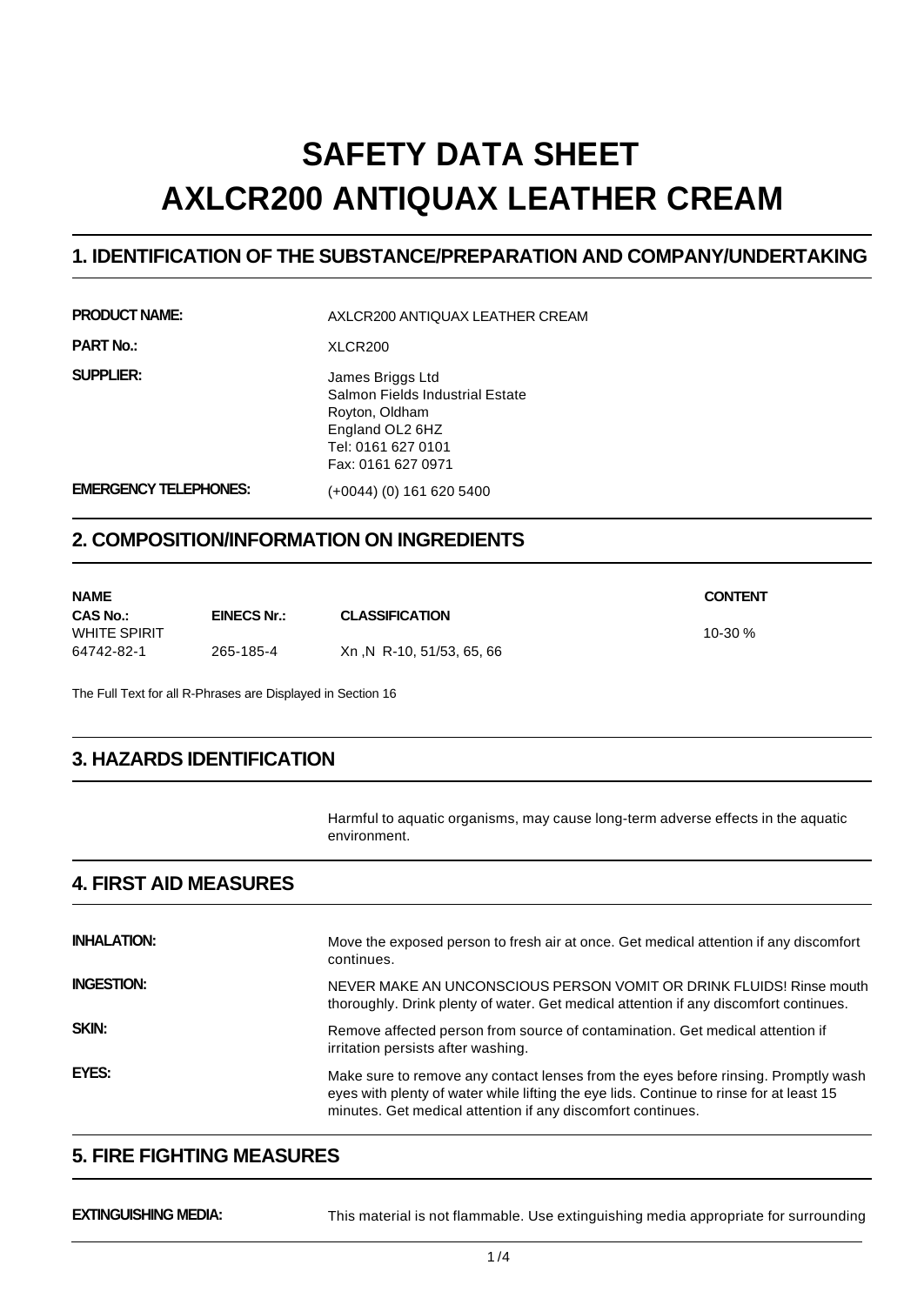# **6. ACCIDENTAL RELEASE MEASURES**

| <b>SPILL CLEANUP METHODS:</b> | Stop leak if possible without risk. Absorb in vermiculite, dry sand or earth and place<br>into containers. Flush with plenty of water to clean spillage area. Do not contaminate<br>water sources or sewer. |
|-------------------------------|-------------------------------------------------------------------------------------------------------------------------------------------------------------------------------------------------------------|
|                               |                                                                                                                                                                                                             |

## **7. HANDLING AND STORAGE**

**USAGE PRECAUTIONS:** Avoid spilling, skin and eye contact. **STORAGE PRECAUTIONS:** Keep in cool, dry, ventilated storage and closed containers. Keep in original container.

## **8. EXPOSURE CONTROLS AND PERSONAL PROTECTION**

**PROTECTIVE EQUIPMENT:**

**INGREDIENT COMMENTS:** OES = Occupational Exposure Standard. MEL = Maximum Exposure Limit.



| <b>VENTILATION:</b>             | Provide adequate general and local exhaust ventilation.                                                                                                                                                                                                                                                                                             |
|---------------------------------|-----------------------------------------------------------------------------------------------------------------------------------------------------------------------------------------------------------------------------------------------------------------------------------------------------------------------------------------------------|
| <b>PROTECTIVE GLOVES:</b>       | Use suitable protective gloves if risk of skin contact.                                                                                                                                                                                                                                                                                             |
| <b>EYE PROTECTION:</b>          | If risk of splashing, wear safety goggles or face shield.                                                                                                                                                                                                                                                                                           |
| OTHER PROTECTION:               | Wear appropriate clothing to prevent any possibility of skin contact.                                                                                                                                                                                                                                                                               |
| <b>HYGIENIC WORK PRACTICES:</b> | DO NOT SMOKE IN WORK AREA! Wash at the end of each work shift and before<br>eating, smoking and using the toilet. Wash promptly if skin becomes wet or<br>contaminated. Promptly remove any clothing that becomes contaminated. Use<br>appropriate skin cream to prevent drying of skin. No eating or drinking while working<br>with this material. |

# **9. PHYSICAL AND CHEMICAL PROPERTIES**

| <b>APPEARANCE:</b>             | Liquid.             |
|--------------------------------|---------------------|
| <b>COLOUR:</b>                 | Beige.              |
| <b>ODOUR/TASTE:</b>            | Characteristic.     |
| <b>SOLUBILITY DESCRIPTION:</b> | Insoluble in water. |
| FLAMMABILITY LIMIT - LOWER(%): | 0.6                 |
| FLAMMABILITY LIMIT - UPPER(%): | 8.0                 |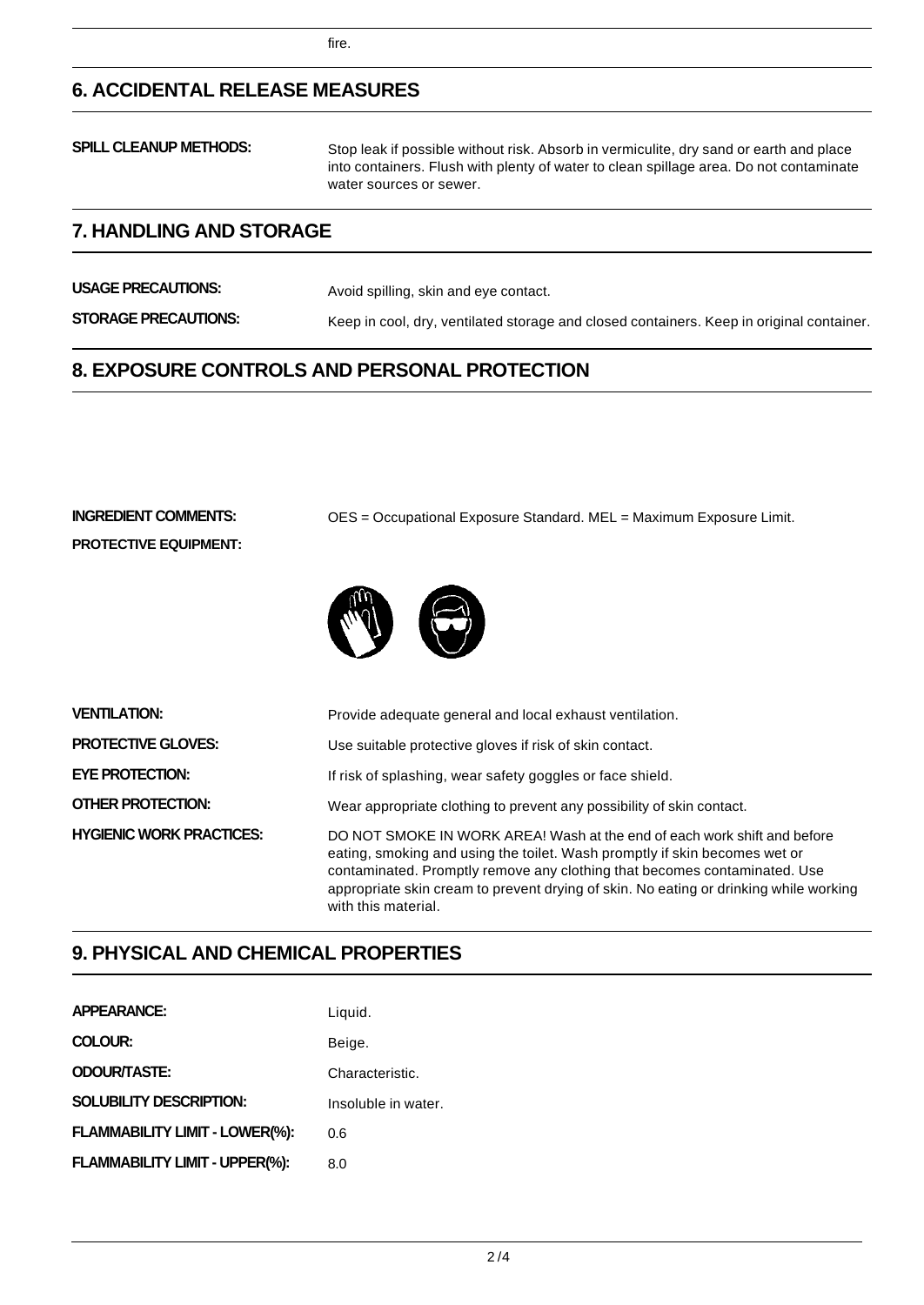#### **10. STABILITY AND REACTIVITY**

| STABILITY:                  | Normally stable.                                          |
|-----------------------------|-----------------------------------------------------------|
| <b>CONDITIONS TO AVOID:</b> | Avoid excessive heat for prolonged periods of time.       |
| HAZARDOUS DECOMP. PRODUCTS: | Fire creates: Carbon monoxide (CO). Carbon dioxide (CO2). |
|                             |                                                           |

#### **11. TOXICOLOGICAL INFORMATION**

| <b>INHALATION:</b>     | May cause irritation to the respiratory system. |
|------------------------|-------------------------------------------------|
| <b>INGESTION:</b>      | May cause discomfort if swallowed.              |
| SKIN:                  | May cause skin irritation/eczema                |
| EYES:                  | Irritating to eyes.                             |
| <b>ROUTE OF ENTRY:</b> | Inhalation. Ingestion. Skin and/or eye contact. |

# **12. ECOLOGICAL INFORMATION**

**ECOLOGICAL INFORMATION:** Dangerous for the environment if discharged into watercourses.

#### **13. DISPOSAL CONSIDERATIONS**

**DISPOSAL METHODS:** Dispose of in accordance with Local Authority requirements.

# **14. TRANSPORT INFORMATION**

| <b>ADR CLASS:</b>        | Not classified for transportation.                                          |
|--------------------------|-----------------------------------------------------------------------------|
| <b>HAZARD No. (ADR):</b> | 90 Environmentally hazardous substance; miscellaneous dangerous substances. |
| <b>MARINE POLLUTANT:</b> | No.                                                                         |
| AIR TRANSPORT NOTES:     | Not Classified.                                                             |

#### **15. REGULATORY INFORMATION**

| <b>RISK PHRASES:</b>   | R-52/53 Harmful to aquatic organisms, may cause long-term adverse effects in the<br>aquatic environment.                       |
|------------------------|--------------------------------------------------------------------------------------------------------------------------------|
| <b>SAFETY PHRASES:</b> | S-2 Keep out of the reach of children.<br>S-46 If swallowed, seek medical advice immediately and show this container or label. |
|                        | S-56 Dispose of this material and its container to hazardous or special waste<br>collection point.                             |